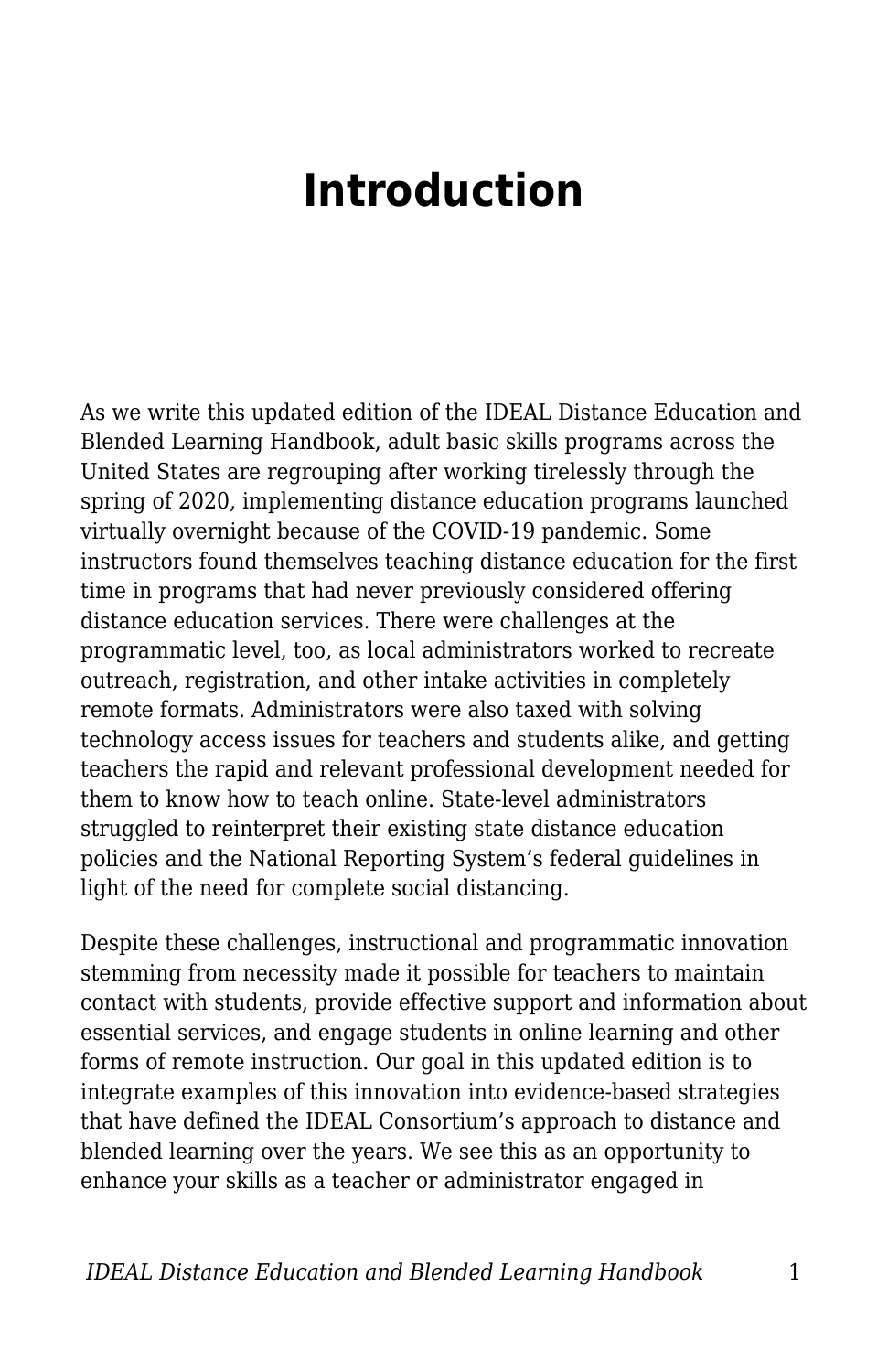implementing distance education in an adult education organization. Whether you have years of experience as a distance education practitioner or are new to it, this guide can support continuous improvement of your instruction and programming.

What happened for many during the pandemic was the reactive integration of technology to maintain opportunities for learning. This response was aptly named "emergency remote teaching" (Hodges et al., 2020). While useful at the time, and certainly the spark for much innovation, such an approach is enervating and likely not sustainable. This Handbook, the attendant course (IDEAL 101), and the development of the implementation plan that is part of the course provide the opportunity for proactive strategy to enhance learning and expand capacity in a sustainable way. This Handbook addresses both administrative and instructional issues that are at the core of successful blended and distance education. The Handbook is informed by current research and policy guidelines and observations of effective practice documented by IDEAL Consortium members, past and present, and affiliated state leaders. IDEAL has served as a facilitator of collaboration and sharing of effective practice since its inception in 2002. The collective wisdom of past and current members is included here as the foundation for our interpretation of how to best leverage recent technological innovations for the good of adult education learners.

### **Structure**

This seventh edition of the Handbook is the third to be created under the stewardship of the EdTech Center at World Education, Inc. Though its structure mirrors that of the previous editions authored by Leslie Petty and Jere Johnston (published by Project IDEAL at the University of Michigan), the content within each chapter has been rewritten to reflect the technology and attendant instructional shifts required for effective learning well into the twenty-first century, most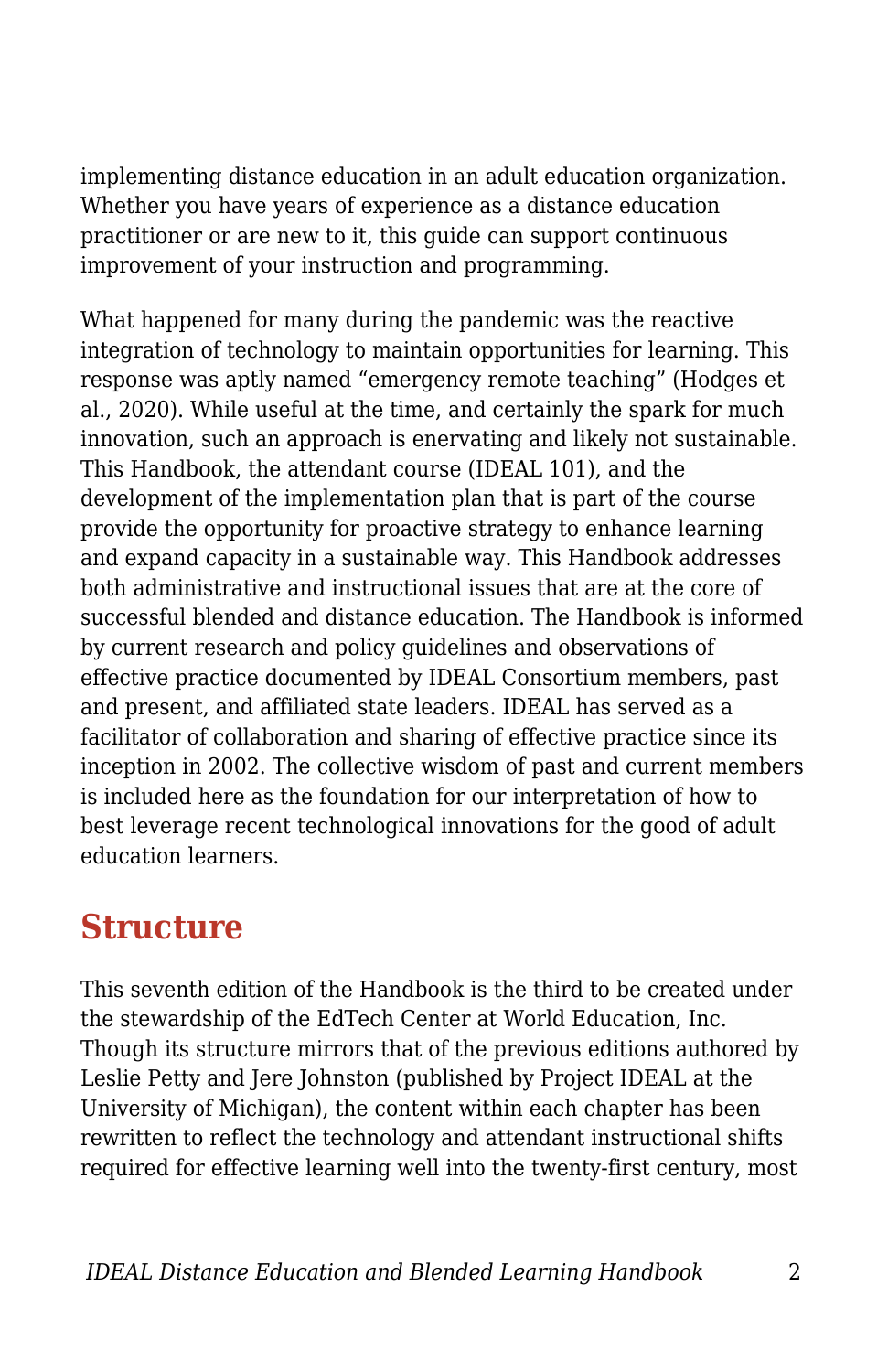notably the importance of blended learning in adult education and how to conduct programming entirely remotely, if necessary.

The organization of the Handbook chapters reflects important programmatic considerations for setting up a distance education program or expanding options for blended learning. The guidance provided and reflection required in each chapter support the development of practical plans for distance and blended education implementation. The end goal for readers of the Handbook is crafting a distance or blended education program planning document.

#### **Chapter 2 | Recruitment: Identifying and Recruiting Students**

Decide who, where, and how to find learners for your program.

#### **Chapter 3 | Screening: Determining What Supports Students Need to Succeed in Distance and Blended Learning**

- Identify which learners you can successfully support most readily.
- Identify skills and technology access gaps that you need to support if learners are to succeed.
- Provide completely remote options for intake activities.

#### **Chapter 4 | Orientation: Setting Up Learners for Success**

- Design an orientation that provides students with the necessary information and skills for a successful learning experience and a plan for reaching goals.
- Provide completely remote options for orientation.

#### **Chapter 5 | Instruction: Getting Started**

Learn about characteristics of instruction featuring ample teacher involvement and how these characteristics are represented in different education models (e.g., fully distance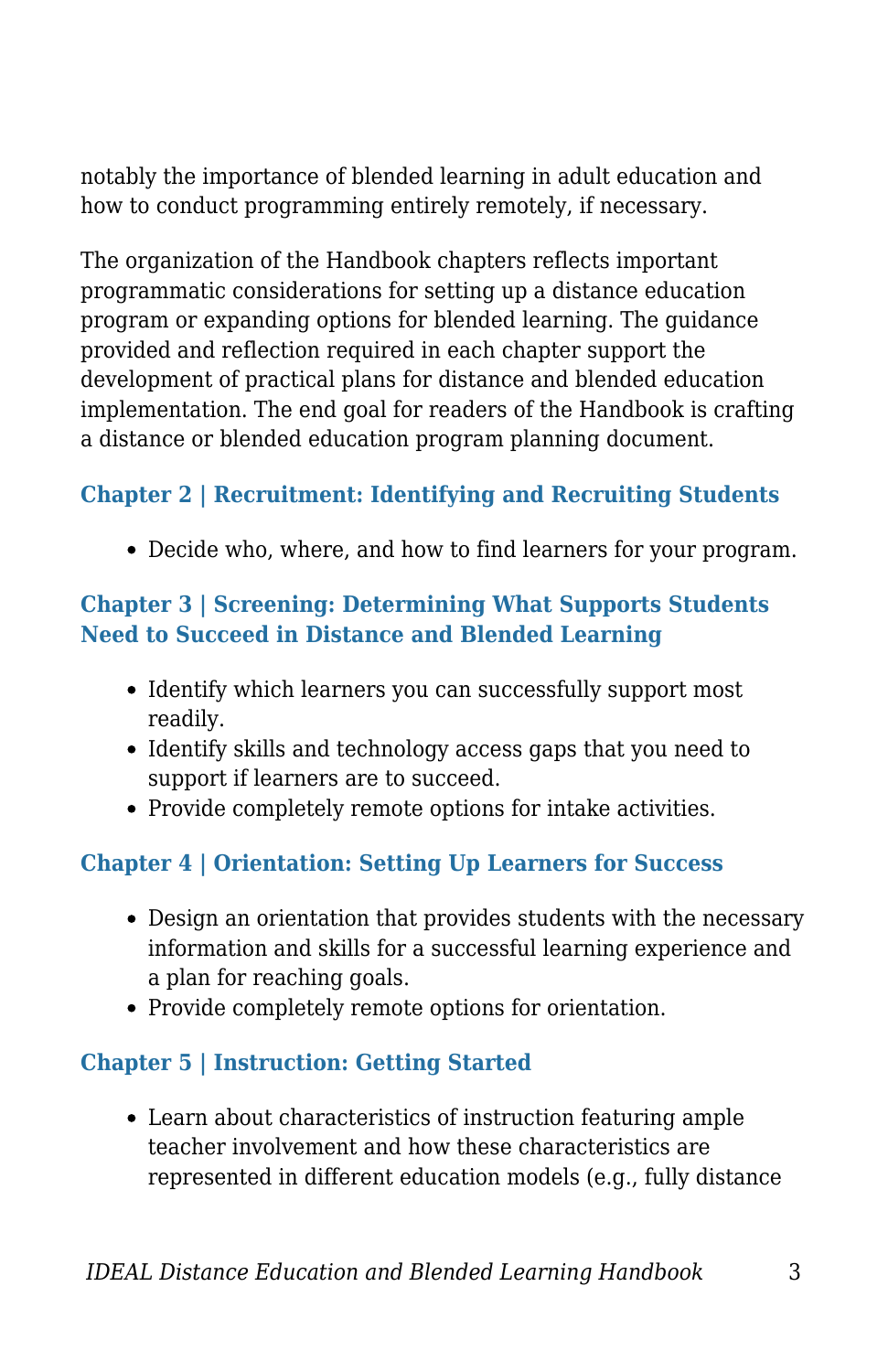or blended learning), the teacher role, and how to provide motivating and supportive feedback on students' work.

- Consider how to develop teacher-created curricula that are standards-aligned and make use of Open Educational Resources (OERs).
- Deepen understanding of how to make best use of proprietary online curricula and other educational and communications technologies, including selecting appropriate edtech tools based on instructional goals and context.

#### **Chapter 6 | Assessment: Student Participation and Progress**

- Build awareness of the different purposes assessment serves.
- Explore multiple ways to gauge learner progress, including information needed to include distance learners in the National Reporting System (NRS).

#### **Chapter 7 | Administrative Issues: Getting Started**

- Learn how a pilot approach and creating a culture of experimentation encourage innovation.
- Examine issues that administrators face in implementing and sustaining distance education programs as part of their organization's educational offerings.
- Better understand how to monitor data and distance education program performance.
- Learn how distance education is linked to WIOA guidelines and prioritized adult education initiatives.

Each of these chapters will follow a similar format, beginning with an overview of the topic, followed by implementation recommendations, and concluding with a reflective activity designed to help teachers and administrators plan and implement a new distance education program or improve an existing program.

These chapters serve as the foundation for the IDEAL Consortium's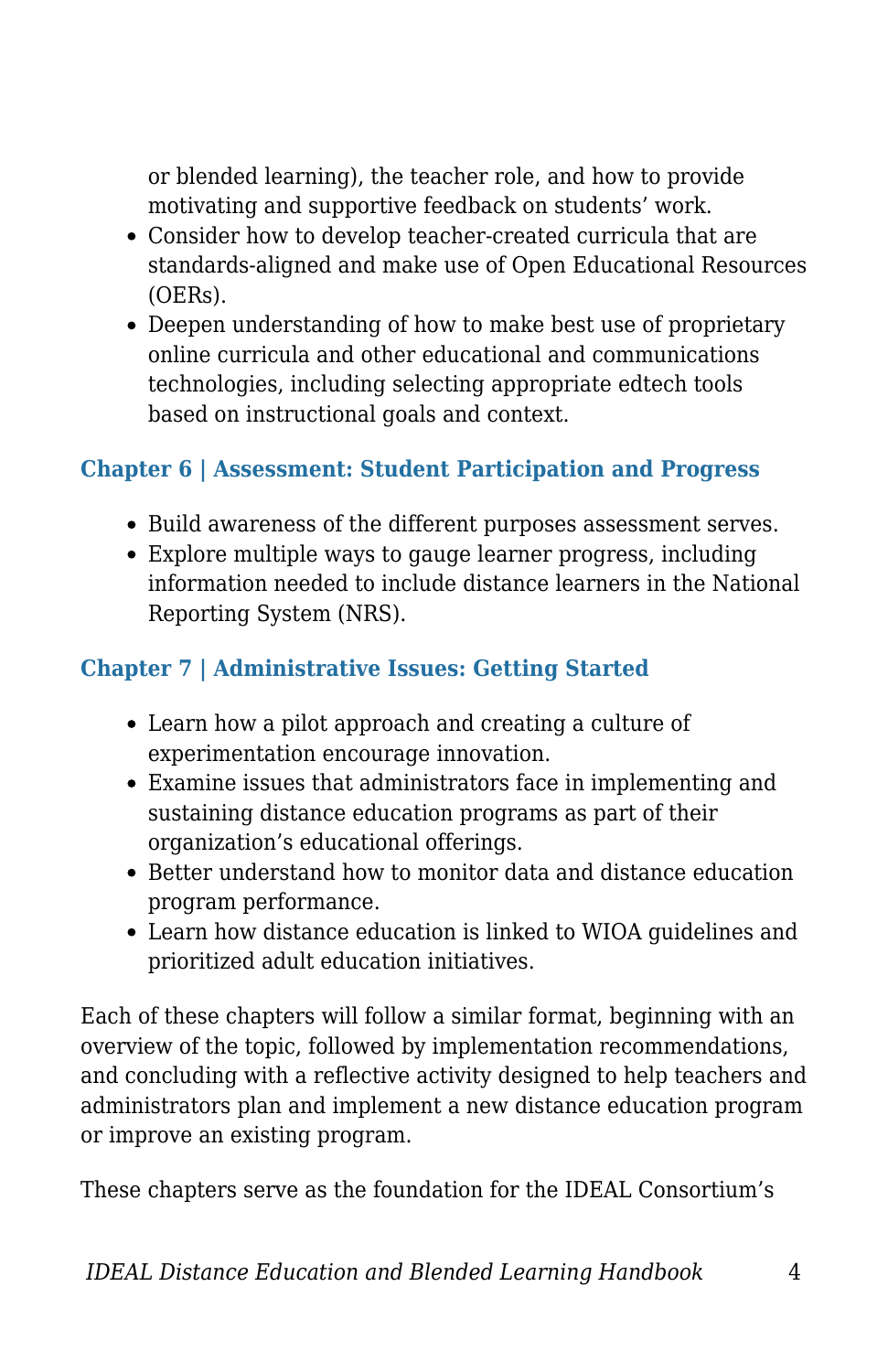introductory online course, IDEAL 101: Foundations of Distance Education and Blended Learning. Fully developed versions of the reflective activities referred to at the end of each chapter are available electronically in the course for IDEAL Consortium member states. The final chapter, Chapter 7, discusses issues critical for setting up distance education from the perspective of a program administrator.

Together, the chapters provide structure for creating or revising a distance education implementation plan for your adult education program. Now is the time to reflect on your past work in this area (both prior to and/or during COVID) and build strategies for even more effective programming moving forward based on lessons learned.

# **Using the Handbook as a Springboard for Change**

We hope that you will think about developing or improving your distance education program systematically, considering each aspect of distance and blended education programming defined in this Handbook. Whether you are new to these models, are using these materials to reboot an existing program, or are looking to provide more structure around the technology you have been leveraging in recent months, the different topics reflected in the chapters provide guidance. Either way, please keep the following points in mind.

- **Don't lead with technology.** Do consider all aspects of educational programming, using a holistic approach to program development or improvement. It is not enough to buy a license to an online curriculum and hire a teacher. The experience of the learner needs to be considered from the time they express interest in learning through the time they are assessed.
- **Start small.** As you get started, think about doing this work in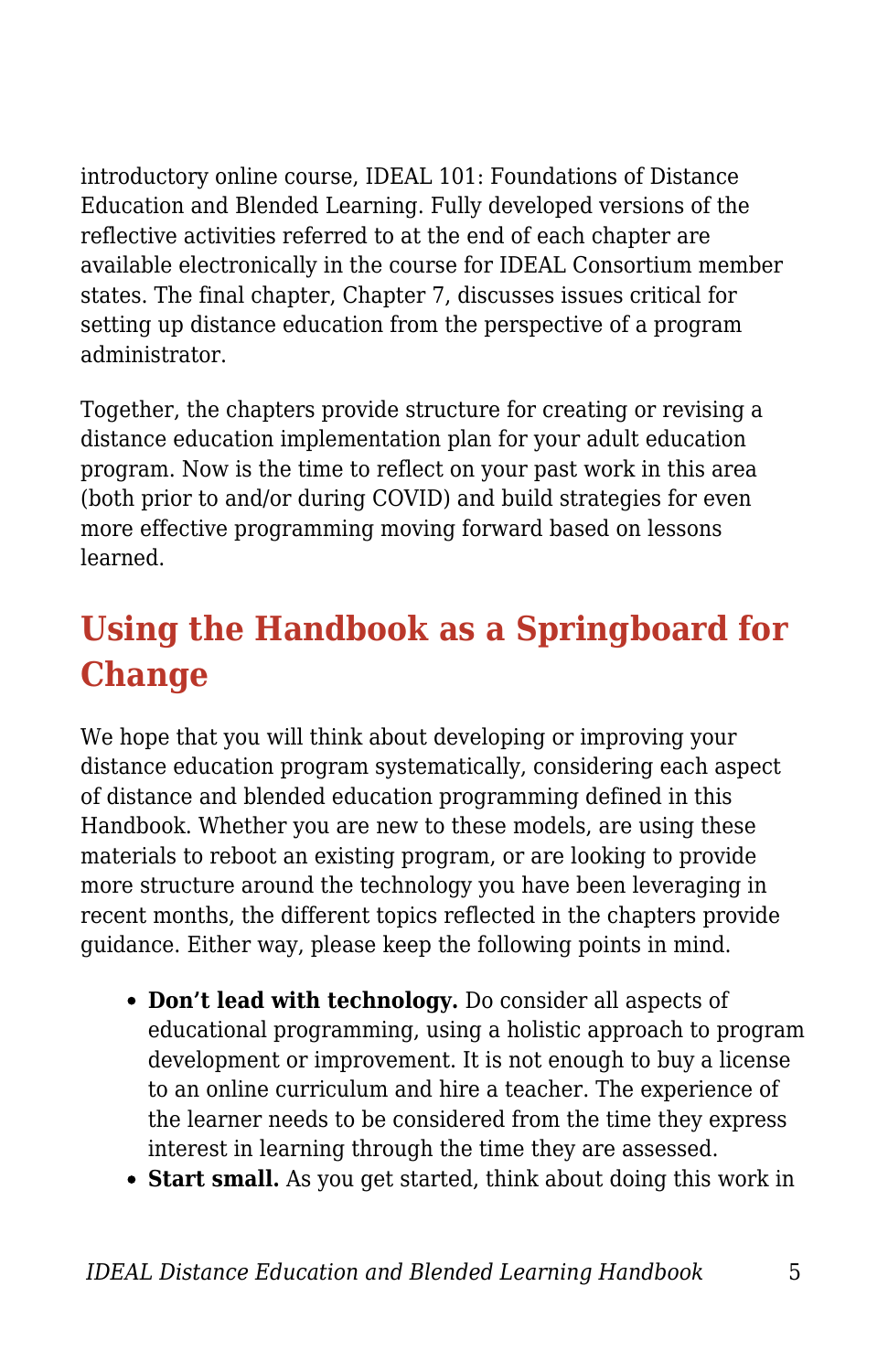small, managed, and highly experimental projects. Start with one targeted group of learners, choosing appropriate learning materials for those learners and choosing technologies and processes that you will use to organize, deliver, and communicate about learning content. Perhaps choose one core curriculum when first beginning. Teachers can then identify or create supplemental activities to fill in gaps and further address skills as they become familiar with the curriculum over time. Consider one primary communication tool (e.g., WhatsApp, Remind, email) and one venue for organizing and delivering content (e.g., Google Sites, Weebly, Canvas, Moodle).

- **Provide adequate training.** Provide the requisite number of staff with the support, training, and time they need to put your plans into practice.
- **Keep reinventing.** Technology is a dynamic beast! Both the technological demands faced by your learners and the learning resources available are constantly changing.

Keep looking to expand quality programming with professional development. If you have an existing distance education program, use the Handbook with new instructors and administrators. It can help them consider the issues they need to address in order to be able to implement your distance education program.

## **How to Use This Handbook...**

#### **...to create new programs**

If you are setting up a brand-new distance education program, you are likely using this handbook as a component of IDEAL 101. If so, here are some tips to make the most of the experience and end up with a useful and implementable distance education site plan to pilot.

Be sure at least one administrator and one teacher are working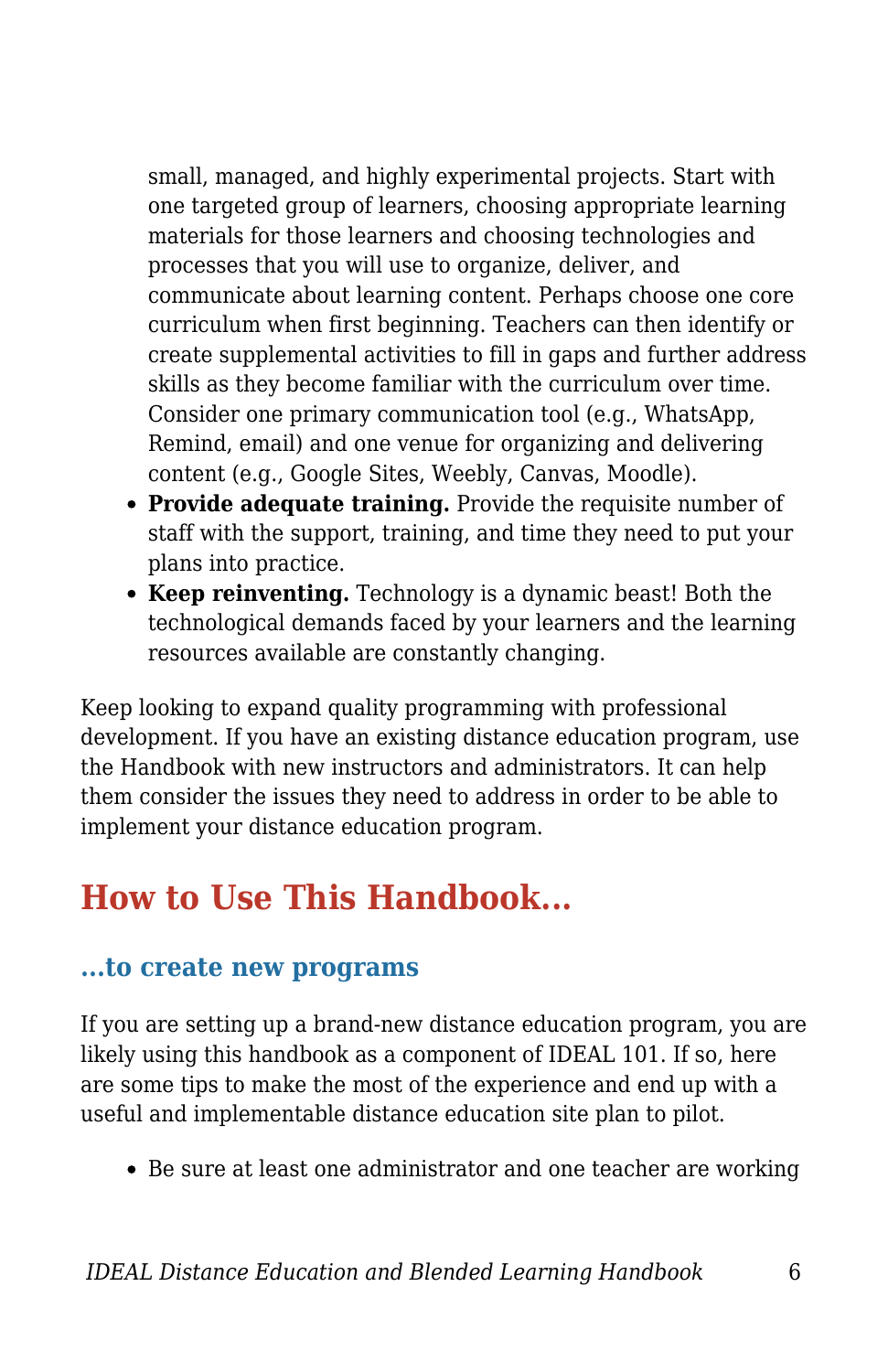together in IDEAL 101. This way, both administrative and instructional considerations will be included in the plan. Administrators, consider reading Chapter 7 first. The information there will help you support your team through this learning and the resulting pilot.

- Read the chapters in order (unless you're an administrator!). The issues covered in each chapter mirror the sequence of a learner's contact with the distance education program. If you go in order, you will be sure to see how support for the learner unfolds.
- Allow time to participate in the IDEAL 101 online discussion daily. IDEAL 101 is a community of practice. Your learning depends on the contributions of others, and vice versa. Don't wait until the last day to post a comment. Do respond to each other frequently.
- After reading and discussing online, allow time for teachers and administrators at your site to work together to complete the accompanying activities. You need not be in the same place to do this—meet once a week on Zoom; work together in Google Drive so that you can collaborate asynchronously and see each other's work.

#### **… within existing programs**

We believe that teachers or administrators new to distance or blended learning—but coming into established programs—need to understand the ways that teaching in such models differs from strictly classroom programs. They also need to understand the reasons their organization's distance or blended model program is structured as it is. And, of course, they need to develop skills for teaching in a distance learning environment.

A good first step would be to review the list of teaching and technology skills for distance teachers in Appendix A and Appendix D. The appencides provide the new teacher with both a deeper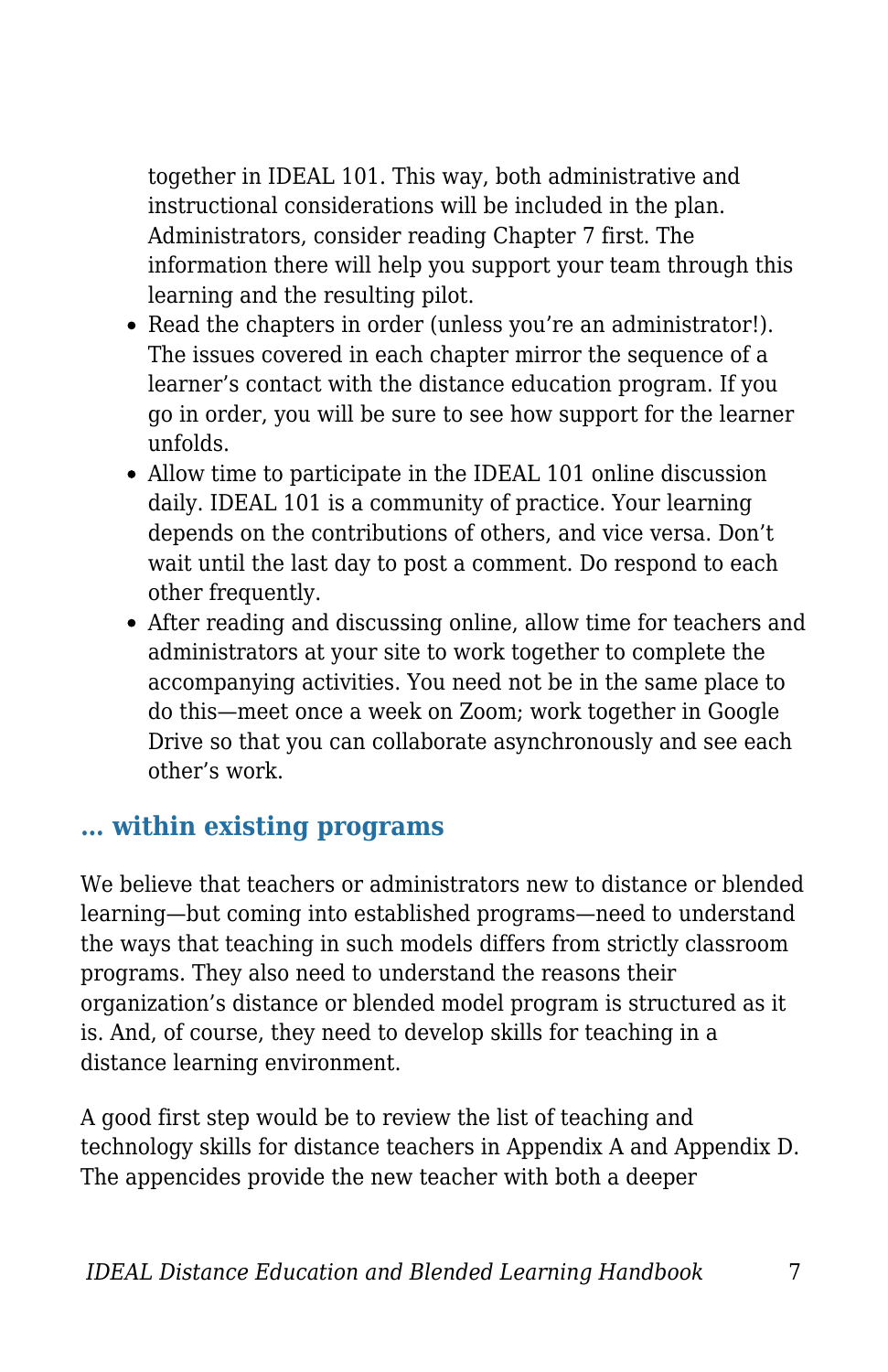understanding of what distance (and to some extent blended) teaching entails, and a chance to reflect on the skills they already possess. Discussing these resources with the program administrator provides the starting point for a conversation about what skills the new distance or blended model teacher needs to develop and for generating ways to provide appropriate training and support.

The readings in this Handbook are another useful resource for new teachers. They provide insight into the major areas involved in delivering distance education to adult learners and offer concrete examples from experienced teachers. If enrolled in IDEAL 101, these new teachers should follow the set of activities in the course for existing programs. These activities require the participant to review the distance education plan developed by the original distance teachers and administrators as part of their IDEAL 101 course and then, working with administrators (if they are new teachers), complete the activities by incorporating any fresh ideas they might bring to distance education programming.

Following this process, an adult education organization can continuously update its distance education implementation plan. It may also be helpful to have the experienced teachers in an organization informally mentor new distance teachers and help them make the transition from classroom to distance or blended teaching. New (and experienced) teachers would also benefit from becoming involved in a community of practice where teachers support each other in their efforts to build and expand their distance and blended teaching skills.

### **Accept Our Invitation**

We hope that as you move through the information and activities in this Handbook, you do so with your learners in mind. As with all educational programming, both distance and blended education implementation varies greatly depending on learner audience,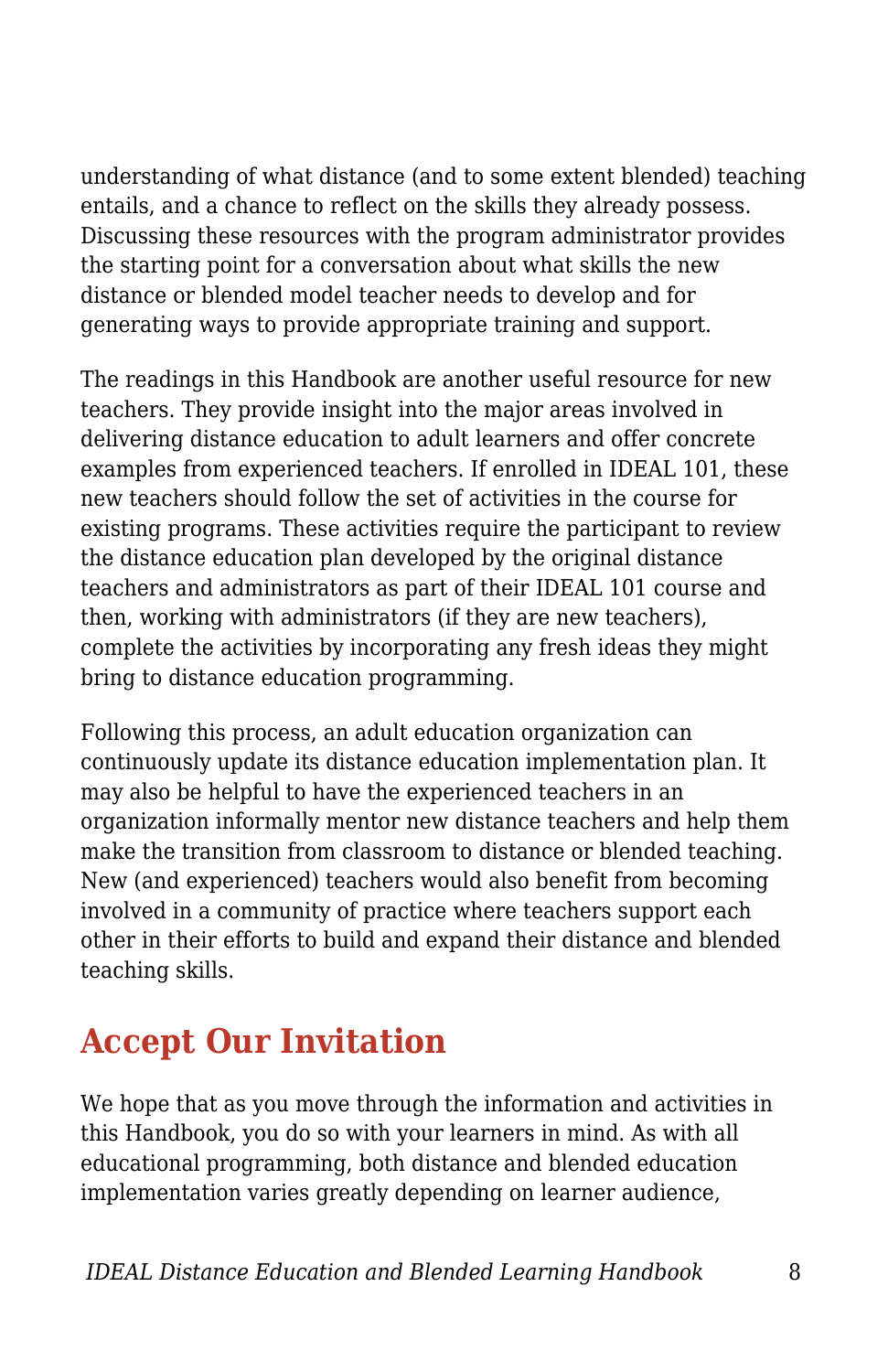resources available, and other context-specific characteristics. The goal is for you to be able to increase options for your adult learners and remove some of the barriers that may have prevented adults from entering or persisting in traditional classroom programs. This Handbook is designed to help you address the challenges that may arise as you engage in that work.

We urge you to bear in mind that implementing an effective distance education program and developing the skills to become an effective distance education and blended learning teacher are endeavors that require time and hard work. One state director involved in the early days of Project IDEAL put it best when she cautioned against wanting "instant gratification," and instead urged those new to distance education to realize that they need to nurture fledgling efforts and allow time for growth.

We welcome you to join us in this work and to become a champion for distance education and blended learning. Our predecessors in this work, Leslie Petty and Jere Johnston, elegantly noted in the introduction to the fourth edition:

Perhaps the most significant insight we have learned from the state experiments is that it is the people who make the difference. We hear many stories about the one teacher, program administrator, trainer or state director whose excitement and passion for providing new ways to serve students inspired others to get involved, to get "out of the box" and explore, to innovate and excel.

The words ring true today and perhaps have taken on more urgency. In a time of technological ubiquity and programmatic priority shifts due to WIOA, adult education programs must give learners opportunities to use technology for learning and for problem-solving tasks that support both their academic development and the growth of technology skills. We believe that distance education and blending learning make this possible and that the path to success is through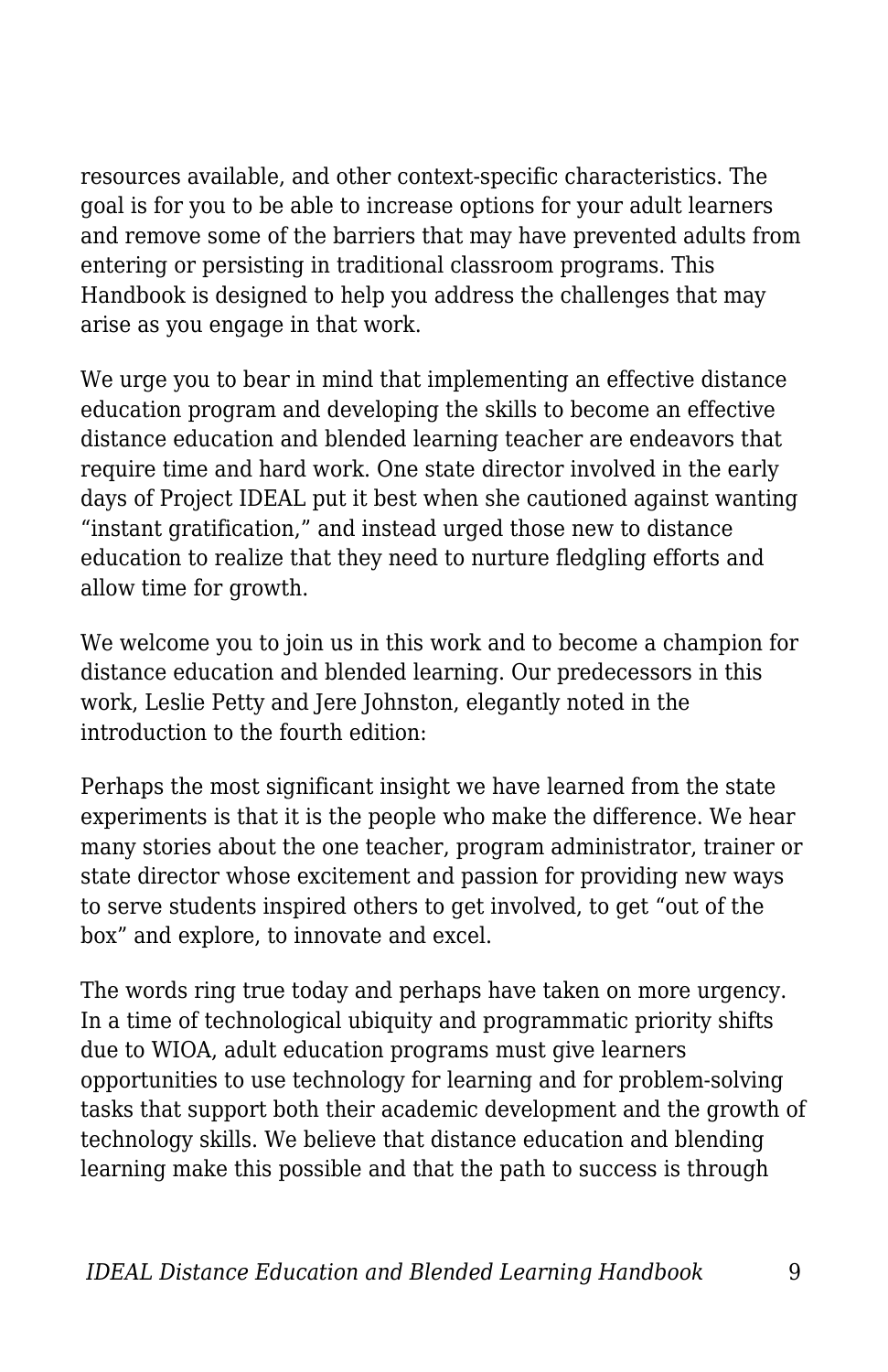systematic experimentation supported by professional development and reflection.

#### **Jen Vanek, Destiny Simpson, and Jeff Goumas**



Consortium, I. (2020). *IDEAL Distance Education and Blended Learning Handbook*. EdTech Books. Retrieved from https://edtechbooks.org/ideal\_dl\_handbook



**[CC BY-NC-SA](https://creativecommons.org/licenses/by-nc-sa/4.0):** This work is released under a CC BY-NC-SA license, which

means that you are free to do with it as you please as long as you (1) properly attribute it, (2) do not use it for commercial gain, and (3) share any subsequent works